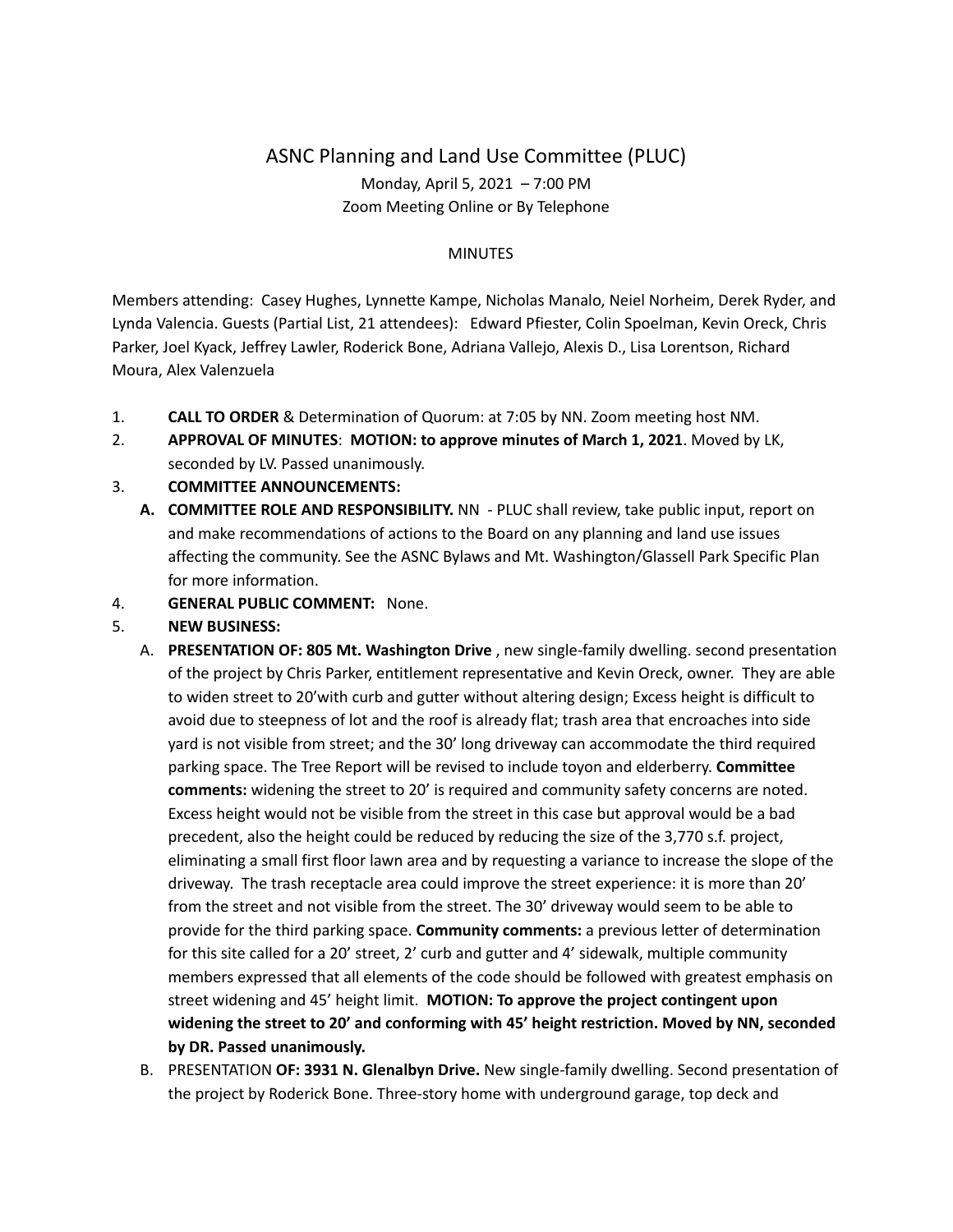elevator. Roadway width is 24', no variances or ZAD requested. Previous committee issues were that the driveway doesn't appear to meet required back-up clearances and the front yard retaining wall may exceed 42" allowable height and that changing the driveway might affect massing of the design. Mr. Bone clarified that the retaining wall is part of the basement wall and that the slope of the driveway has no inclination greater than 20%. A letter of determination (LOD) for the project was issued today with an appeal deadline of April 15th. Mr. Bone also referred to a letter received from the Mt. Washington Homeowners Alliance (MWHA) and his email response. **Committee comments:** The MWHA is a significant community interest group but does not speak for the city and PLUC cannot discuss projects outside of public meetings. It is concerning that a LOD for the project was issued today, without allowing ASNC to provide review of the project. Issues from the March meeting have not been adequately addressed so the letter that was approved last month should be sent within the appeal deadline. **Community Comments:** None. **Motion: As issues of the last meeting have not been addressed to send the letter as approved by the Board in March.** Moved by NM, seconded by LA. Passed Unanimously.

C. **PRESENTATION OF: 364 Crane Blvd.** New single-family dwelling with ADU. First presentation of the project by Adriana Vallejo, owner, designer and builder. 20' street width. Three story home with garage at street level, ADU over the garage and main residence setback 6' and above the ADU. Total 1833 s.f. , less 480 s.f. ADU (not counted within s.f. calculation) is 1353 s.f. with 1353 s.f. allowable. Neighbor's encroaching stairway will be allowed to remain. One living protected walnut will be removed and replaced 4:1, a dead walnut will also be removed. **Committee comments:** The ADU over the garage is over the 16' state ADU height limit & if absorbed into the main building is over on FAR. If under the City mandated rules the ADU is counted toward s.f. Retaining wall in front yard setback along stairs if over 42" but walls necessary to support stairs are a sole exception, but the wall needs to be open railing above that. **Public Comments:** Clarifications made in response to community questions: not in excess of FAR because ADU is not counted, street is already 20', ADU is not required to have parking because of distance to public transportation.

**MOTION: To send letter to the board as unable to approve project because ADU inclusion square footage needs to be remedied, and retaining wall not to go above stairs and to hold letter and revise based on return presentation next month.** Moved by NN, seconded by DR. Passed unanimously.

D. **PRESENTATION OF: 3622 E. Roseview Ave.** New single-family dwelling. First presentation of the project by Ricardo Moura. Previous attempts to present failed due to technical difficulties and scheduling problems. 2 story house with basement, 4 bedrooms, 2 car garage, 3,000 s.f., 42'6'' height, 750 yds. export, 2 retaining walls (front walls are connected to the building wall and become one wall), 6' in at first 24', 12' front yard setback, 2 protected walnuts to be removed and replaced 4:1. Driveway had to be lowered which increased building height. Shoring piles on both sides to reduce excavation. Encroachment planes as required. Exterior finish stucco with different colors to break up massing. **Committee comments:** Well thought out, good presentation. Note: encroachment planes are not within the Specific Plan. **Public comment:** None. **MOTION: To send a letter of approval to the board.** Moved by NN, seconded by NM. Passed unanimously.